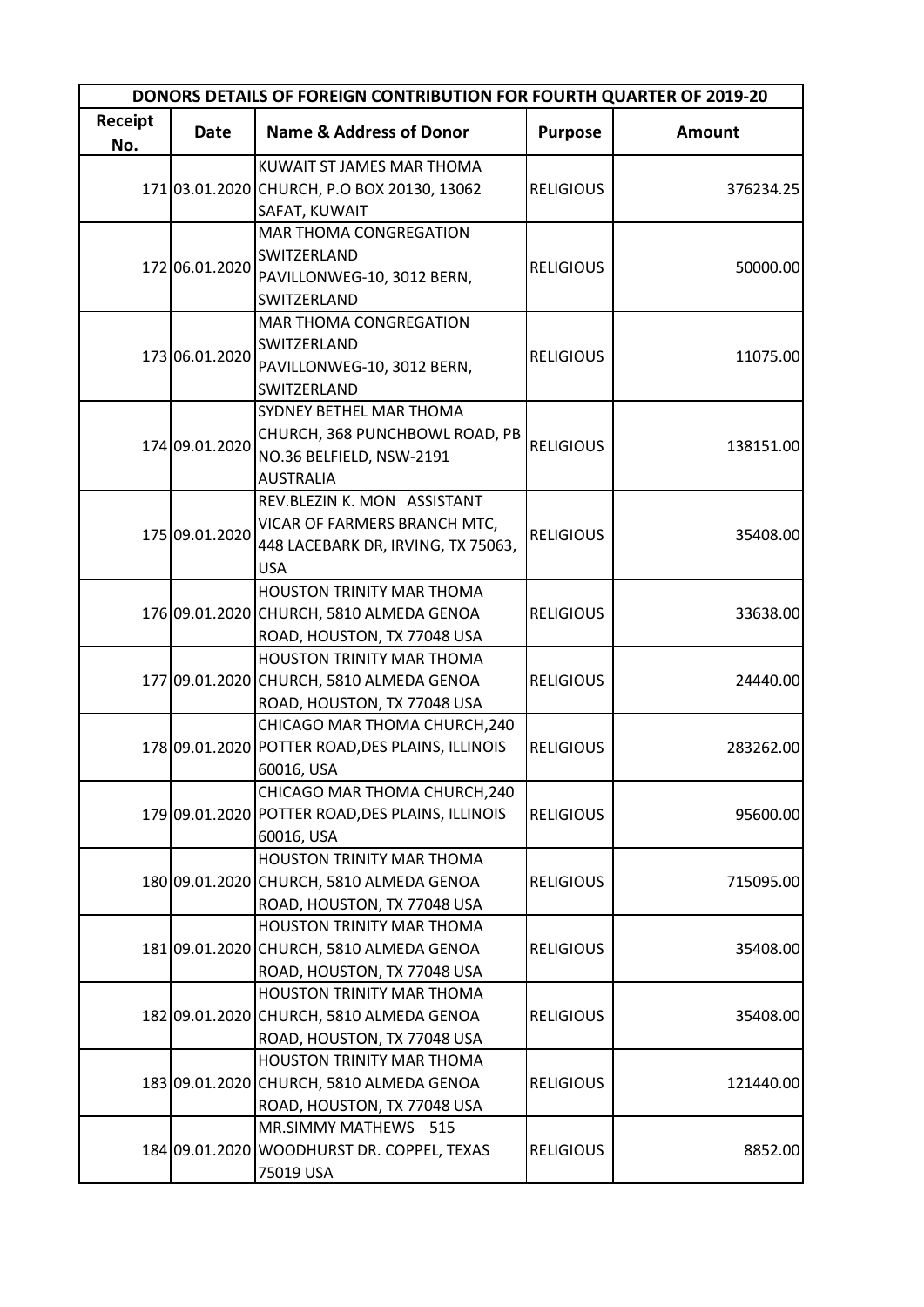|                | DOHA QATAR IMMANUEL MAR<br>185 18.01.2020 THOMA CHURCH, P.B.NO 19264<br>DOHA-QATAR                             | <b>RELIGIOUS</b> | 264956.00  |
|----------------|----------------------------------------------------------------------------------------------------------------|------------------|------------|
|                | SALMIA ST THOMAS MAR THOMA<br>186 18.01.2020 CHURCH, P.O BOX NO.25562, SAFAT<br>13116, KUWAIT                  | <b>RELIGIOUS</b> | 783405.00  |
| 187 18.01.2020 | DALLAS SEHION MAR THOMA<br>CHURCH, 3760 14TH STREET, PLANO,<br>TX 75074-7106, DALLAS, USA                      | <b>RELIGIOUS</b> | 45049.00   |
| 188 18.01.2020 | DALLAS SEHION MAR THOMA<br>CHURCH, 3760 14TH STREET, PLANO,<br>TX 75074-7106, DALLAS, USA                      | <b>RELIGIOUS</b> | 277812.00  |
| 189 18.01.2020 | REV.LIJU JOHN, VICAR, LOS ANGELES<br>MAR THOMA CHURCH, 219 SOUTH<br>GRAND AVENUE, GLENDORA CA<br>91741         | <b>RELIGIOUS</b> | 70279.00   |
| 190 18.01.2020 | SAN FRANCISCO MAR THOMA<br>CHURCH, BAY AREA 418 JUNCTION<br>AVE LIVERMORE CA 94551 SAN<br><b>FRANCISCO USA</b> | <b>RELIGIOUS</b> | 257220.00  |
| 191 18.01.2020 | SAN FRANCISCO MAR THOMA<br>CHURCH, BAY AREA 418 JUNCTION<br>AVE LIVERMORE CA 94551 SAN<br><b>FRANCISCO USA</b> | <b>RELIGIOUS</b> | 491952.00  |
|                | <b>HOUSTON IMMANUEL MAR THOMA</b><br>192 18.01.2020 CHURCH, 12803 SUGAR RIDGE BLVD,<br>STAFFORD, TEXAS-77477   | <b>RELIGIOUS</b> | 210837.00  |
|                | 193 18.01.2020 DR. K.JOHN 43 PARKSTONE AVE.<br>HORNCHURCH, ESSEX, RM 11 3LN U.K                                | <b>RELIGIOUS</b> | 91195.00   |
| 195 18.01.2020 | SINAI MAR THOMA CENTRE, 2320<br>SOUTH MERRICK AVENUE USA                                                       | <b>RELIGIOUS</b> | 5118958.00 |
|                | BRISBANE MAR THOMA CHURCH 40<br>196 18.01.2020 WATERBROOKE CT, DREWVALE,<br>QUEENSLAND 4116 AUSTRALIA          | <b>RELIGIOUS</b> | 228611.20  |
| 197 27.01.2020 | ABU DHABI MAR THOMA PARISH,<br>P.O BOX 3058, ABU DHABI, UAE                                                    | <b>RELIGIOUS</b> | 845438.00  |
|                | CHICAGO MAR THOMA CHURCH, 240<br>198 27.01.2020 POTTER ROAD, DES PLAINS, ILLINOIS<br>60016, USA                | <b>RELIGIOUS</b> | 141515.00  |
|                | DALLAS ST PAULS MAR THOMA<br>199 27.01.2020 CHURCH, 1002 BARNES BRIDGE RD,<br>MESQUITE, DALLAS TX 75150, USA   | <b>RELIGIOUS</b> | 212272.00  |
|                | FLORIDA ST MARKS MAR THOMA<br>200 27.01.2020 CHURCH, 11029 DAVIS RD, TAMPA, FL RELIGIOUS<br>33637, USA         |                  | 65450.00   |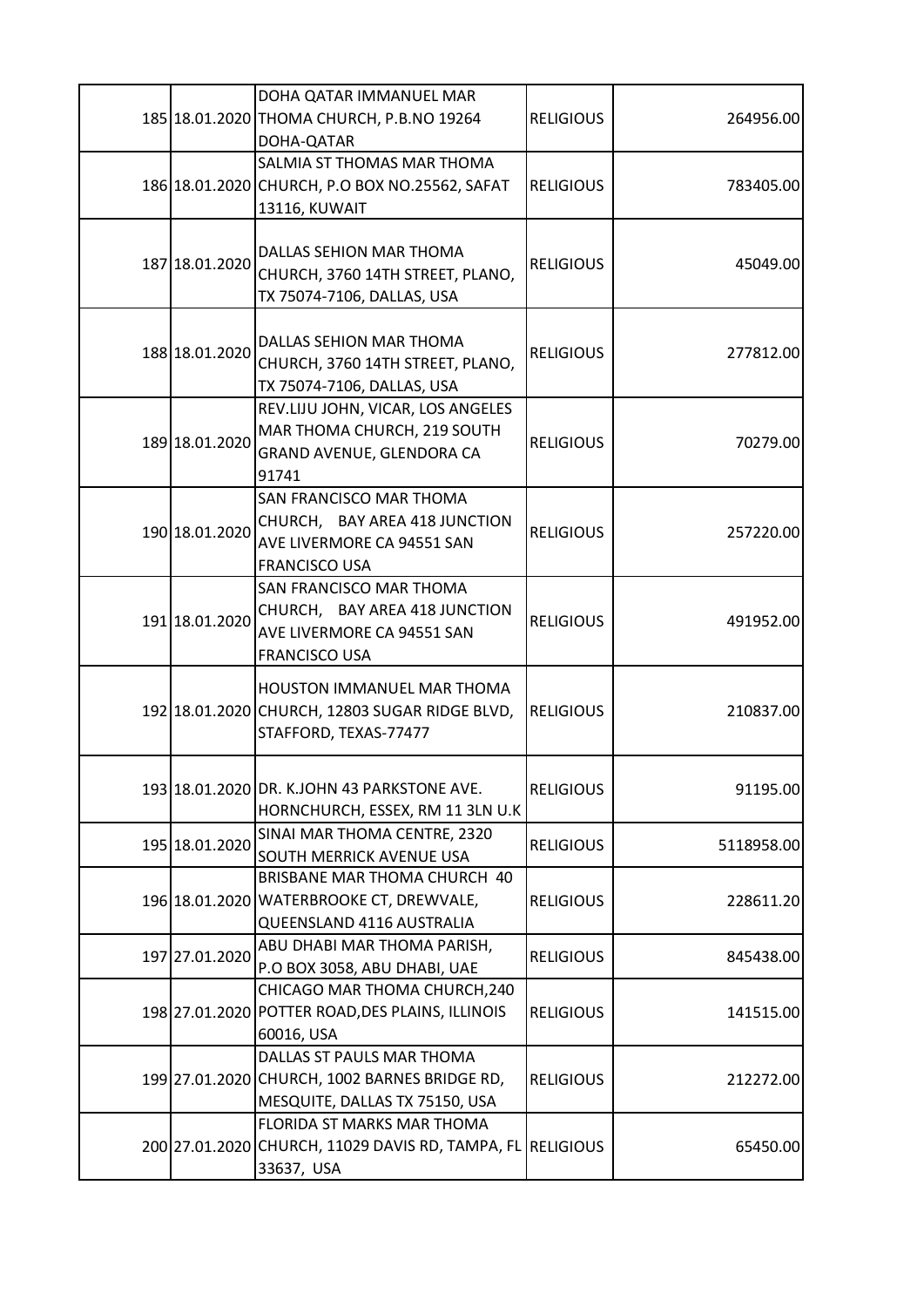|                | FLORIDA ST MARKS MAR THOMA                                 |                  |           |
|----------------|------------------------------------------------------------|------------------|-----------|
|                | 201 27.01.2020 CHURCH, 11029 DAVIS RD, TAMPA, FL RELIGIOUS |                  | 26888.00  |
|                | 33637, USA                                                 |                  |           |
|                | PHILADELPHIA MAR THOMA CHURCH,                             |                  |           |
|                | 202 27.01.2020 9234 DARLINGTON ROAD,                       | <b>RELIGIOUS</b> | 738285.00 |
|                | PHILADELPHIA, PA-19115                                     |                  |           |
|                | PHILADELPHIA MAR THOMA CHURCH,                             |                  |           |
|                | 203 27.01.2020 9234 DARLINGTON ROAD,                       | <b>RELIGIOUS</b> | 35380.00  |
|                | PHILADELPHIA, PA-19115                                     |                  |           |
|                | FLORIDA ST LUKES MAR THOMA                                 |                  |           |
|                | 204 27.01.2020 CHURCH, 6101 NW 9TH ST, MARGATE, RELIGIOUS  |                  | 189347.00 |
|                | FL 33063, USA                                              |                  |           |
|                | DETROIT MAR THOMA CHURCH,                                  |                  |           |
|                | 205 27.01.2020 24518 LAHSER RD SOUTHFIELD MI               | <b>RELIGIOUS</b> | 91985.00  |
|                | 48033-6040 USA                                             |                  |           |
|                | CHICAGO MAR THOMA CHURCH, 240                              |                  |           |
|                | 206 27.01.2020 POTTER ROAD, DES PLAINS, ILLINOIS           | <b>RELIGIOUS</b> | 141515.00 |
|                | 60016, USA                                                 |                  |           |
|                | DALLAS ST PAULS MAR THOMA                                  |                  |           |
|                | 208 28.01.2020 CHURCH, 1002 BARNES BRIDGE RD,              | <b>RELIGIOUS</b> | 35343.00  |
|                | MESQUITE, DALLAS TX 75150, USA                             |                  |           |
|                | DALLAS ST PAULS MAR THOMA                                  |                  |           |
|                | 209 28.01.2020 CHURCH, 1002 BARNES BRIDGE RD,              | <b>RELIGIOUS</b> | 53014.00  |
|                | MESQUITE, DALLAS TX 75150, USA                             |                  |           |
|                | DALLAS ST PAULS MAR THOMA                                  |                  |           |
|                | 210 28.01.2020 CHURCH, 1002 BARNES BRIDGE RD,              | <b>RELIGIOUS</b> | 53014.00  |
|                | MESQUITE, DALLAS TX 75150, USA                             |                  |           |
|                |                                                            |                  |           |
|                | REV.GEORGE VARGHESE, ASSISTANT                             |                  |           |
|                | 211 28.01.2020 VICAR, CHICAGO MAR THOMA                    | <b>RELIGIOUS</b> | 106028.00 |
|                | CHURCH, 9500 GOLF ROAD, DES                                |                  |           |
|                | PLAINS, ILLINOIS 60016, USA                                |                  |           |
|                | HOUSTON TRINITY MAR THOMA                                  |                  |           |
|                | 212 28.01.2020 CHURCH, 5810 ALMEDA GENOA                   | <b>RELIGIOUS</b> | 24740.00  |
|                | ROAD, HOUSTON, TX 77048 USA                                |                  |           |
|                |                                                            |                  |           |
|                | TORONTO ST MATHEWS MAR THOMA                               |                  |           |
| 213 31.01.2020 | CHURCH, 9238 REGIONAL ROAD, 25                             | <b>RELIGIOUS</b> | 267442.00 |
|                | MILTON, ONTARIO, CANADA                                    |                  |           |
|                | KUWAIT ST PETERS MAR THOMA                                 |                  |           |
|                | 215 07.02.2020 CHURCH, POST BOX 20130 SAFAT,               | <b>RELIGIOUS</b> | 33396.00  |
|                | <b>STATE OF KUWAIT</b>                                     |                  |           |
|                | KUWAIT ST PETERS MAR THOMA                                 |                  |           |
|                | 216 07.02.2020 CHURCH, POST BOX 20130 SAFAT,               | <b>RELIGIOUS</b> | 23310.00  |
|                | <b>STATE OF KUWAIT</b>                                     |                  |           |
|                | DOHA QATAR IMMANUEL MAR                                    |                  |           |
|                | 217 10.02.2020 THOMA CHURCH, P.B.NO 19264                  | <b>RELIGIOUS</b> | 421118.00 |
|                | DOHA-QATAR                                                 |                  |           |
|                |                                                            |                  |           |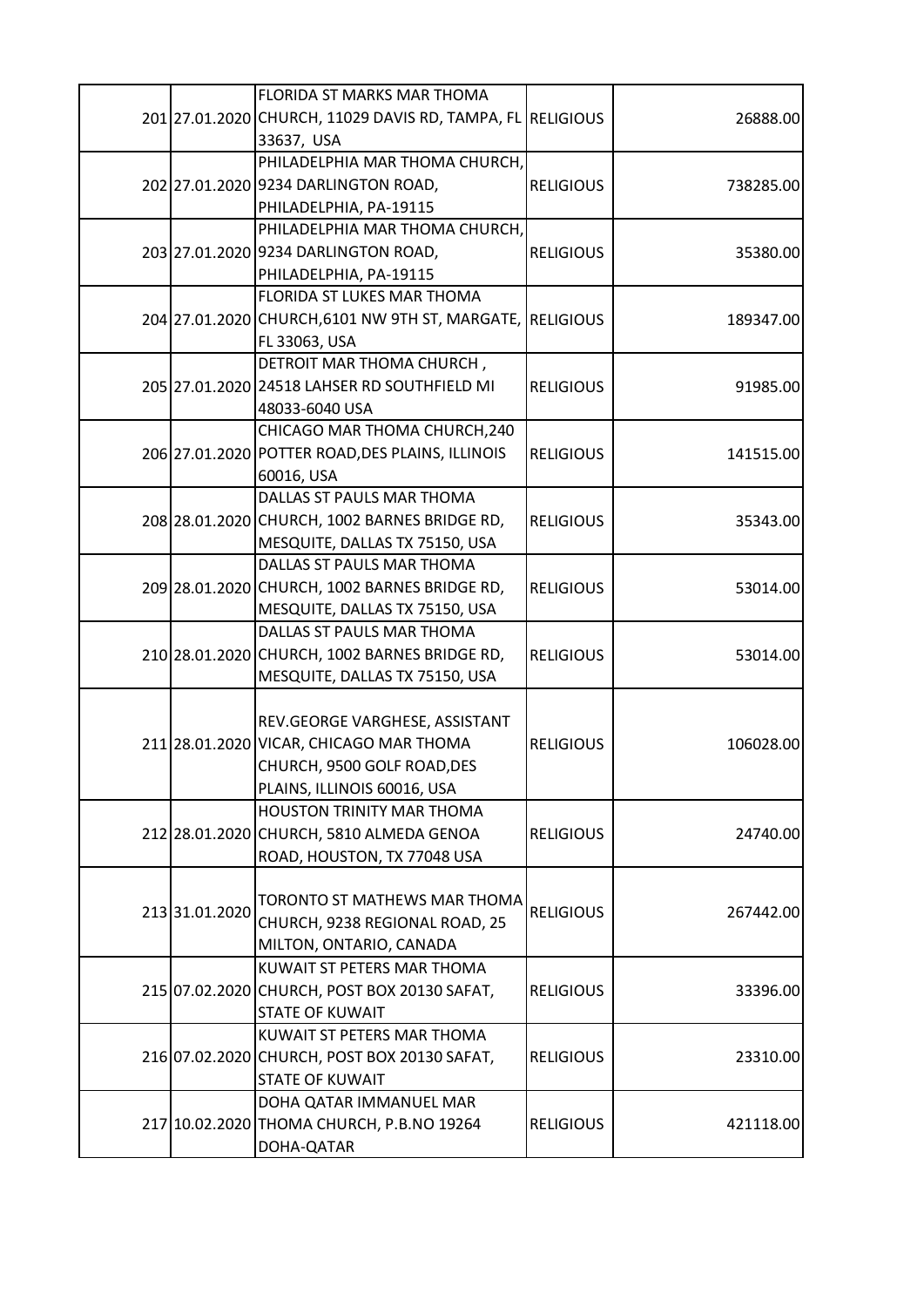|  |                        | DALLAS FARMERS BRANCH MAR                        |                  |            |
|--|------------------------|--------------------------------------------------|------------------|------------|
|  |                        | THOMA CHURCH,                                    |                  |            |
|  | 218 10.02.2020         | 11550, LUNA RD DALLAS TX 75234,                  | <b>RELIGIOUS</b> | 275347.00  |
|  |                        | <b>USA</b>                                       |                  |            |
|  |                        | <b>HOUSTON TRINITY MAR THOMA</b>                 |                  |            |
|  |                        | 219 10.02.2020 CHURCH, 5810 ALMEDA GENOA         | <b>RELIGIOUS</b> | 70602.00   |
|  |                        | ROAD, HOUSTON, TX 77048 USA                      |                  |            |
|  |                        | KUALALUMPUR ST THOMAS MAR                        |                  |            |
|  | 220 11.02.2020         | THOMA CHURCH, MALAYSIA                           | <b>RELIGIOUS</b> | 63625.00   |
|  |                        | SINGAPORE MAR THOMA SYRIAN                       |                  |            |
|  | 221 11.02.2020         | <b>MAR THOMA CHURCH</b>                          | <b>RELIGIOUS</b> | 1070363.67 |
|  |                        | RAS AL KHAIMA ST THOMAS MAR                      |                  |            |
|  |                        | 223 12.02.2020 THOMA CHURCH, P.O BOX 4798, RAS   | <b>RELIGIOUS</b> | 203043.00  |
|  |                        | AL KHAIMA, UAE                                   |                  |            |
|  |                        | SHARJAH MAR THOMA PARISH, P.O                    |                  |            |
|  | 224 16.02.2020         | BOX. 2106, SHARJAH-UAE                           | <b>RELIGIOUS</b> | 697520.00  |
|  |                        | SHARJAH MAR THOMA PARISH, P.O                    |                  |            |
|  | 225 16.02.2020         | BOX. 2106, SHARJAH-UAE                           | <b>RELIGIOUS</b> | 972279.00  |
|  |                        | LOS ANGELES MAR THOMA CHURCH,                    |                  |            |
|  |                        | 226 17.02.2020 134 S. VISTA BONITA AVE.          | <b>RELIGIOUS</b> | 168524.00  |
|  |                        | GLENDORA, CA 91741 USA                           |                  |            |
|  |                        | LOS ANGELES MAR THOMA CHURCH,                    |                  |            |
|  |                        | 227 17.02.2020 134 S. VISTA BONITA AVE.          | <b>RELIGIOUS</b> | 14626.00   |
|  |                        | GLENDORA, CA 91741 USA                           |                  |            |
|  |                        | DALLAS ST PAULS MAR THOMA                        |                  |            |
|  |                        | 228 17.02.2020 CHURCH, 1002 BARNES BRIDGE RD,    | <b>RELIGIOUS</b> | 35330.00   |
|  |                        | MESQUITE, DALLAS TX 75150, USA                   |                  |            |
|  |                        |                                                  |                  |            |
|  |                        | HOUSTON IMMANUEL MAR THOMA                       | <b>RELIGIOUS</b> |            |
|  |                        | 229 17.02.2020 CHURCH, 12803 SUGAR RIDGE BLVD,   |                  | 70471.00   |
|  |                        | STAFFORD, TEXAS-77477                            |                  |            |
|  |                        | CHICAGO MAR THOMA CHURCH, 240                    |                  |            |
|  |                        | 231 24.02.2020 POTTER ROAD, DES PLAINS, ILLINOIS | <b>RELIGIOUS</b> | 160163.00  |
|  |                        | 60016, USA                                       |                  |            |
|  |                        | LONDON ST JOHNS MAR THOMA                        |                  |            |
|  |                        | <b>CHURCH</b><br>80-96                           |                  |            |
|  | 232 24.02.2020         | CAMBRIDGE ROAD, HOUNSLOW,                        | <b>RELIGIOUS</b> | 61507.00   |
|  |                        | <b>MIDDLESEX</b><br>TW4 7BH, UK                  |                  |            |
|  |                        | KUWAIT ST JOHNS MAR THOMA                        |                  |            |
|  | 233 25.02.2020 CHURCH, | POBOX 20130, 13062                               | <b>RELIGIOUS</b> | 795930.00  |
|  |                        | <b>SAFAT KUWAIT</b>                              |                  |            |
|  |                        | ABU DHABI MAR THOMA PARISH,                      |                  |            |
|  | 234 26.02.2020         | P.O BOX 3058, ABU DHABI, UAE                     | <b>RELIGIOUS</b> | 857060.80  |
|  |                        | REV.SKARIAH MATHEW, VICAR,                       |                  |            |
|  |                        | TAMPA ST MARK MAR THOMA                          |                  |            |
|  |                        | 236 04.03.2020 CHURCH, 13048 TERRACE SPRINGS,    | <b>RELIGIOUS</b> | 32768.00   |
|  |                        | DR. TEMPLE TERRACE, FLORIDA 33637                |                  |            |
|  |                        | <b>USA</b>                                       |                  |            |
|  |                        |                                                  |                  |            |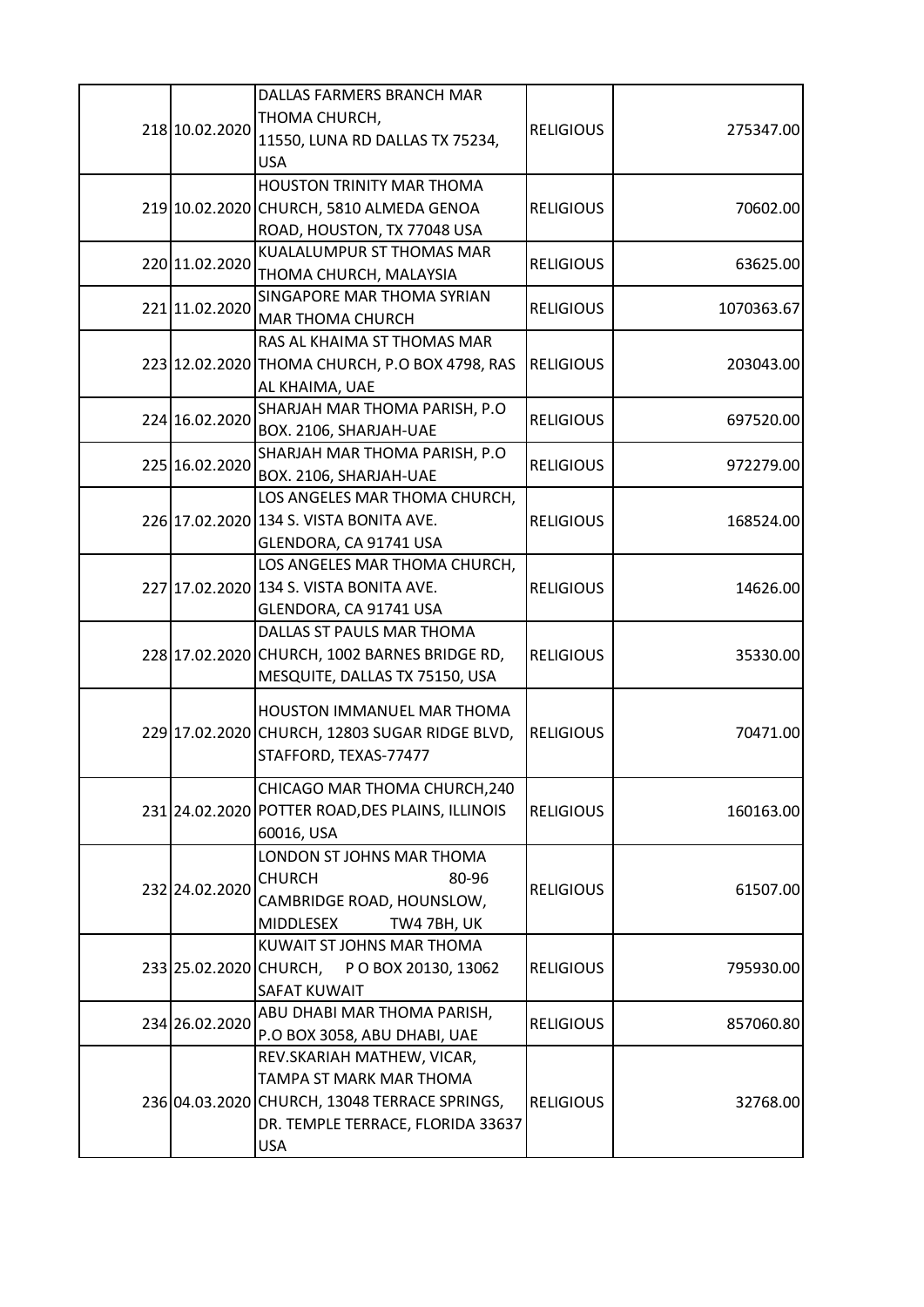|  |                                  | FLORIDA ST LUKES MAR THOMA                                |                                      |            |
|--|----------------------------------|-----------------------------------------------------------|--------------------------------------|------------|
|  |                                  | 237 04.03.2020 CHURCH, 6101 NW 9TH ST, MARGATE, RELIGIOUS |                                      | 25996.00   |
|  |                                  | FL 33063, USA                                             |                                      |            |
|  |                                  | HOUSTON TRINITY MAR THOMA                                 |                                      |            |
|  |                                  | 238 04.03.2020 CHURCH, 5810 ALMEDA GENOA                  | <b>RELIGIOUS</b>                     | 53159.00   |
|  |                                  | ROAD, HOUSTON, TX 77048 USA                               |                                      |            |
|  |                                  | CHICAGO MAR THOMA CHURCH, 240                             |                                      |            |
|  |                                  | 239 04.03.2020 POTTER ROAD, DES PLAINS, ILLINOIS          | <b>RELIGIOUS</b>                     | 36409.00   |
|  |                                  | 60016, USA                                                |                                      |            |
|  |                                  | DALLAS FARMERS BRANCH MAR                                 |                                      |            |
|  | 240 04.03.2020                   | THOMA CHURCH,                                             | <b>RELIGIOUS</b>                     | 109228.00  |
|  |                                  | 11550, LUNA RD DALLAS TX 75234,                           |                                      |            |
|  |                                  | <b>USA</b>                                                |                                      |            |
|  |                                  | LONDON ST JOHNS MAR THOMA                                 |                                      |            |
|  | 241 04.03.2020                   | <b>CHURCH</b><br>80-96                                    | <b>RELIGIOUS</b>                     | 55868.00   |
|  |                                  | CAMBRIDGE ROAD, HOUNSLOW,                                 |                                      |            |
|  |                                  | <b>MIDDLESEX</b><br>TW4 7BH, UK                           |                                      |            |
|  |                                  | LIVERPOOL CARMEL MAR THOMA                                |                                      |            |
|  |                                  | 242 04.03.2020 CHURCH, 67, CROSSFORD ROAD,                | <b>RELIGIOUS</b>                     | 111991.00  |
|  |                                  | LIVERPOOL, UK                                             |                                      |            |
|  |                                  | <b>SOHAR ST THOMAS MAR THOMA</b>                          | <b>RELIGIOUS</b>                     | 195610.00  |
|  |                                  | 243 04.03.2020 CHURCH, POST BOX #975, POSTAL              |                                      |            |
|  |                                  | CODE 311, SOHAR, OMAN                                     |                                      |            |
|  | 244 09.03.2020                   | SEREMBAN MAR THOMA CHURCH,                                | <b>RELIGIOUS</b>                     |            |
|  |                                  | SERAMPAN, MALAYASIA                                       |                                      | 13500.00   |
|  | 245 09.03.2020                   | SINAI MAR THOMA CENTRE, 2320                              | <b>RELIGIOUS</b>                     | 3756666.00 |
|  |                                  | SOUTH MERRICK AVENUE USA                                  |                                      |            |
|  | 246 09.03.2020                   | SINAI MAR THOMA CENTRE, 2320                              | <b>RELIGIOUS</b>                     | 824376.00  |
|  |                                  | SOUTH MERRICK AVENUE USA                                  |                                      |            |
|  | 247 09.03.2020                   | SINAI MAR THOMA CENTRE, 2320                              | <b>RELIGIOUS</b>                     | 1168105.00 |
|  |                                  | SOUTH MERRICK AVENUE USA                                  |                                      |            |
|  | 248 09.03.2020                   | SINAI MAR THOMA CENTRE, 2320                              | <b>RELIGIOUS</b>                     | 627164.00  |
|  |                                  | <b>SOUTH MERRICK AVENUE USA</b>                           |                                      |            |
|  |                                  |                                                           |                                      |            |
|  |                                  | 250 18.03.2020 MR.DANIEL P. GEORGE, 1310                  | <b>RELIGIOUS</b>                     | 73473.00   |
|  |                                  | W.MAITLAND ST. ONTARIO, CA 91672                          |                                      |            |
|  |                                  | LONDON ST JOHNS MAR THOMA                                 |                                      |            |
|  | 251 18.03.2020                   | <b>CHURCH</b><br>80-96                                    | <b>RELIGIOUS</b>                     | 30982.00   |
|  |                                  | CAMBRIDGE ROAD, HOUNSLOW,                                 |                                      |            |
|  |                                  | <b>MIDDLESEX</b><br>TW4 7BH, UK                           |                                      |            |
|  |                                  | FUJAIRAH IMMANUEL MAR THOMA                               | <b>RELIGIOUS</b>                     |            |
|  |                                  | 252 21.03.2020 CHURCH, P.O BOX 3660, FUJAIRAH,            |                                      | 336420.00  |
|  |                                  | <b>UAE</b>                                                |                                      |            |
|  | 253 21.03.2020<br>254 21.03.2020 | KUWAIT CITY MAR THOMA PARISH,                             | <b>RELIGIOUS</b><br><b>RELIGIOUS</b> | 189311.00  |
|  |                                  | MERIYANA HALL, KUWAIT                                     |                                      |            |
|  |                                  | KUWAIT CITY MAR THOMA PARISH,                             |                                      |            |
|  |                                  | MERIYANA HALL, KUWAIT                                     |                                      | 37630.00   |
|  |                                  | AHAMADI IMMANUEL MAR THOMA                                |                                      |            |
|  |                                  | 256 31.03.2020 CHURCH, P.O BOX 47631, FAHAHEEL            | <b>RELIGIOUS</b>                     | 152128.00  |
|  |                                  | 64027, KUWAIT                                             |                                      |            |